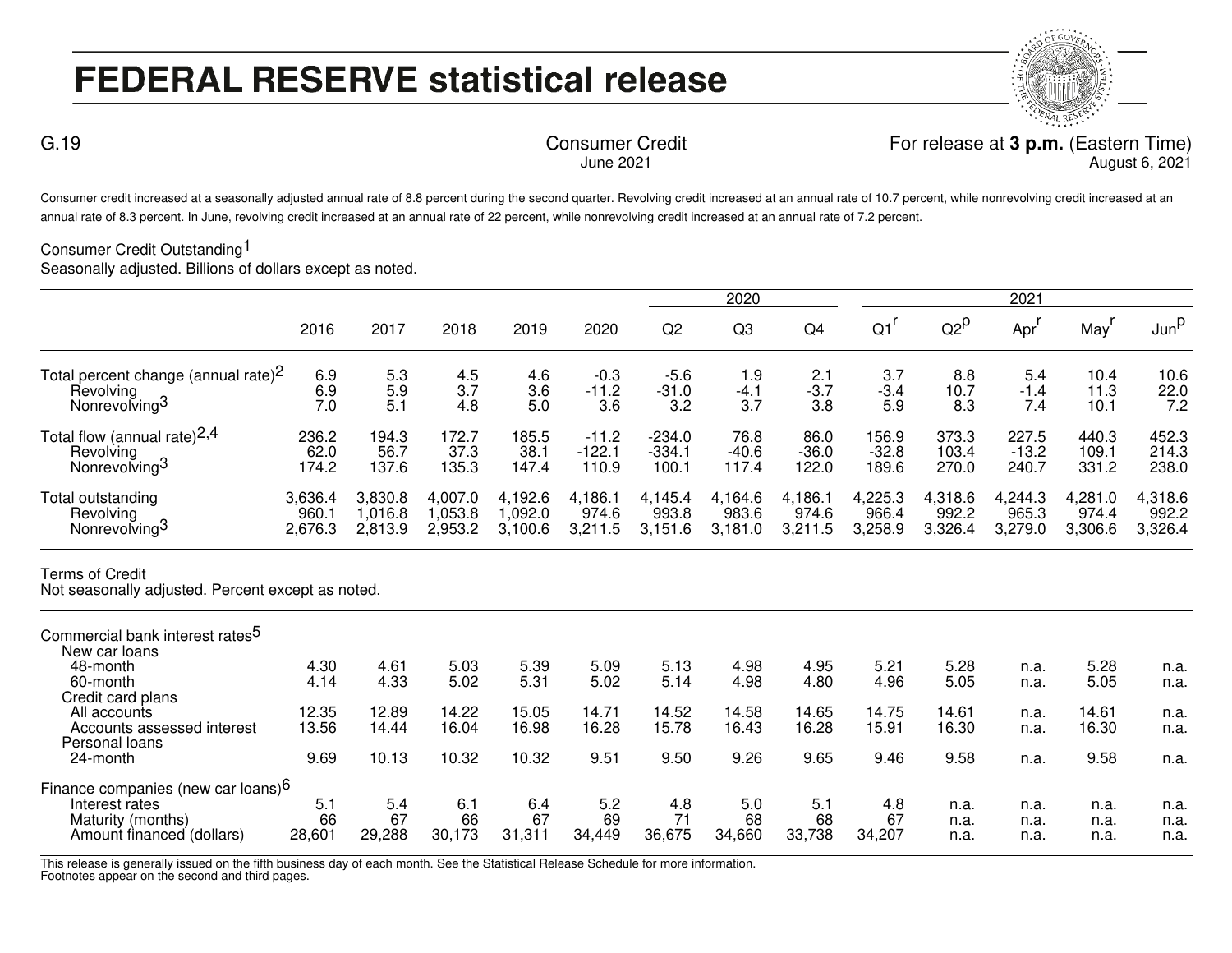|                                                                                                                                                                                                                                   |                                                       |                                                    |                                                                                                                                                                    |                                                    |                                                    |                                                                | 2020                                                           |                                                                |                                                                   | 2021                                                           |                                                                |                                                                                                                                                                |                                                    |  |
|-----------------------------------------------------------------------------------------------------------------------------------------------------------------------------------------------------------------------------------|-------------------------------------------------------|----------------------------------------------------|--------------------------------------------------------------------------------------------------------------------------------------------------------------------|----------------------------------------------------|----------------------------------------------------|----------------------------------------------------------------|----------------------------------------------------------------|----------------------------------------------------------------|-------------------------------------------------------------------|----------------------------------------------------------------|----------------------------------------------------------------|----------------------------------------------------------------------------------------------------------------------------------------------------------------|----------------------------------------------------|--|
|                                                                                                                                                                                                                                   | 2016                                                  | 2017                                               | 2018                                                                                                                                                               | 2019                                               | 2020                                               | Q <sub>2</sub>                                                 | Q <sub>3</sub>                                                 | Q4                                                             | $Q1$ <sup>r</sup>                                                 | $Q2^p$                                                         | Apr'                                                           | May <sup>'</sup>                                                                                                                                               | Junp                                               |  |
| Total                                                                                                                                                                                                                             |                                                       |                                                    |                                                                                                                                                                    |                                                    |                                                    |                                                                |                                                                |                                                                |                                                                   |                                                                |                                                                | 3,636.4 3,830.8 4,007.0 4,192.6 4,186.1 4,097.9 4,143.9 4,186.1 4,169.6 4,271.1 4,191.0 4,236.8 4,271.1                                                        |                                                    |  |
| Major holders<br>Depository institutions<br>Finance companies<br>Credit unions<br>Federal government <sup>/</sup><br>Nonprofit and educational institutions <sup>8</sup><br>Nonfinancial business                                 | 548.4<br>396.7<br>41.3<br>38.2                        | 541.3<br>439.3<br>35.1<br>36.2                     | 534.4<br>481.2<br>1,049.3 1,145.6 1,236.3 1,319.2<br>31.3<br>36.5                                                                                                  | 537.7<br>498.0<br>27.7<br>35.8                     | 551.4<br>505.1<br>1,381.0 1,355.8<br>25.3<br>35.8  | 536.4<br>498.3<br>25.7<br>34.8                                 | 548.6<br>503.9<br>25.5<br>35.1                                 | 551.4<br>505.1<br>25.3<br>35.8                                 | 561.8<br>502.9<br>1,379.4 1,381.0 1,410.1<br>25.0<br>34.7         | 573.6<br>519.4<br>24.8<br>34.8                                 | 569.1<br>505.7<br>24.9<br>34.7                                 | 1,562.6 1,633.2 1,687.4 1,774.1 1,687.5 1,646.9 1,651.4 1,687.5 1,635.1 1,704.8 1,645.5 1,674.8 1<br>572.6<br>517.1<br>1,413.8 1,411.2 1,412.6<br>24.8<br>34.8 | .704.8<br>573.6<br>519.4<br>,413.8<br>24.8<br>34.8 |  |
| Major types of credit, by holder<br>Revolving<br>Depository institutions<br>Finance companies<br>Credit unions<br>Federal government <sup>/</sup><br>Nonprofit and educational institutions <sup>8</sup><br>Nonfinancial business | 859.5<br>25.5<br>53.2<br>$\cdots$<br>$\cdots$<br>21.9 | 912.0<br>26.6<br>58.0<br>$\cdots$<br>20.2          | 960.1 1,016.8 1,053.8 1,092.0<br>947.2<br>23.7<br>62.4<br>$\cdots$<br>20.5                                                                                         | 983.6<br>21.9<br>66.5<br>$\cdots$<br>20.0          | 974.6<br>875.3<br>17.1<br>62.3<br>$\cdots$<br>20.0 | 952.6<br>853.9<br>18.3<br>61.4<br>$\cdots$<br>$\cdots$<br>19.0 | 943.8<br>846.6<br>16.9<br>61.1<br>$\cdots$<br>$\cdots$<br>19.1 | 974.6<br>875.3<br>17.1<br>62.3<br>$\cdots$<br>$\cdots$<br>20.0 | 911.1<br>817.6<br>15.6<br>59.1<br>$\cdots$<br>$\cdots$<br>18.9    | 951.1<br>855.7<br>15.4<br>61.0<br>$\cdots$<br>$\cdots$<br>19.0 | 912.6<br>819.6<br>15.6<br>58.6<br>$\cdots$<br>$\cdots$<br>18.8 | 932.1<br>836.9<br>15.5<br>60.6<br>$\cdots$<br><br>19.0                                                                                                         | 951.1<br>855.7<br>15.4<br>61.0<br>$\cdots$<br>19.0 |  |
| Nonrevolving<br>Depository institutions<br>Finance companies<br>Credit unions<br>Federal government <sup>/</sup><br>Nonprofit and educational institutions <sup>8</sup><br>Nonfinancial business                                  | 703.0<br>522.8<br>343.5<br>1,049.3<br>41.3<br>16.3    | 721.2<br>514.7<br>381.3<br>1,145.6<br>35.1<br>16.0 | 740.2<br>510.7<br>418.8<br>,236.3<br>31.3<br>16.0                                                                                                                  | 790.5<br>515.9<br>431.5<br>1,319.2<br>27.7<br>15.8 | 812.2<br>534.3<br>442.8<br>25.3<br>15.8            | 792.9<br>518.1<br>436.9<br>381.0 1,355.8<br>25.7<br>15.8       | 804.8<br>531.7<br>442.8<br>25.5<br>15.9                        | 812.2<br>534.3<br>442.8<br>25.3<br>15.8                        | 817.5<br>546.2<br>443.8<br>,379.4 1,381.0 1,410.1<br>25.0<br>15.8 | 849.1<br>558.2<br>458.4<br>24.8<br>15.8                        | 825.9<br>553.5<br>447.1<br>1,413.8 1,411.2<br>24.9<br>15.8     | 2,676.3 2,813.9 2,953.2 3,100.6 3,211.5 3,145.2 3,200.1 3,211.5 3,258.5 3,320.0 3,278.4 3,304.7 3,320.0<br>837.8<br>557.1<br>456.5<br>,412.6<br>24.8<br>15.8   | 849.1<br>558.2<br>458.4<br>,413.8<br>24.8<br>15.8  |  |
| Memo<br>Student Loans <sup>9</sup><br>Motor Vehicle Loans <sup>10</sup>                                                                                                                                                           |                                                       |                                                    | 1,405.3 1,488.9 1,570.5 1,646.4 1,702.6 1,680.6 1,704.9 1,702.6 1,728.1 1,732.2<br>1,062.3 1,102.0 1,139.6 1,184.1 1,224.4 1,197.4 1,218.4 1,224.4 1,242.0 1,282.7 |                                                    |                                                    |                                                                |                                                                |                                                                |                                                                   |                                                                | n.a.<br>n.a.                                                   |                                                                                                                                                                | n.a. 1,732.2<br>n.a. 1,282.7                       |  |

## Footnotes

 1. Covers most credit extended to individuals, excluding loans secured by real estate. Includes receivables carried on the balance sheet of the institution as well as outstanding balancesof pools upon which securities have been issued; under the current accounting rule, most of those balances remain on the balance sheets of the loan originator.

 2. The series for consumer credit outstanding and its components may contain breaks that result from discontinuities in source data. Percent changes are adjusted to excludethe effect of such breaks. In addition, percent changes are at a simple annual rate and are calculated from unrounded data.

 3. Includes motor vehicle loans and all other loans not included in revolving credit, such as loans for mobile homes, education, boats, trailers, or vacations. These loans maybe secured or unsecured.

4. Flow data represent changes in the level of credit due to economic and financial activity, and exclude breaks in the data series due to changes in methodology, source data,<br>and other technical aspects of the estimation

5. Interest rates are annual percentage rates (APR) as specified by the Federal Reserve's Regulation Z. Interest rates for new-car loans and personal loans at commercial<br>banks are simple unweighted averages of each bank's accounts, the rate for all accounts is the stated APR averaged across all credit card accounts at all reporting banks. The rate for accounts assessed interest is the<br>annualized ratio of total finance charges at all reporti for which no finance charges were assessed).